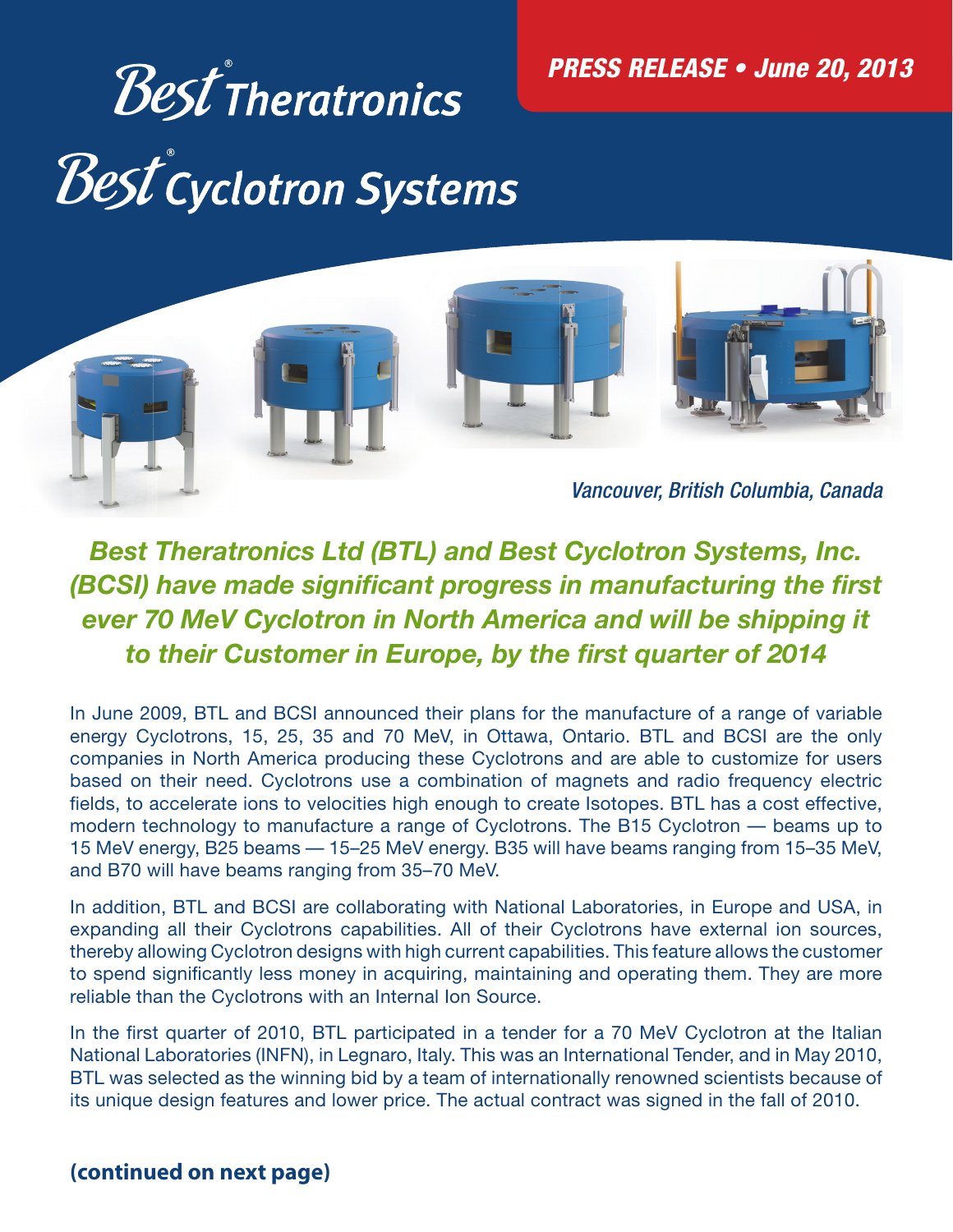Since then BTL and BCSI teams have been working hard to design, fabricate, assemble and test, the first 70Mev Cyclotron in Ottawa, Ontario, Canada. Substantial progress has been made during the last 3 years on the Cyclotron construction. The magnet alone took 18 months to complete, and the first ever 70 MeV in North America is now undergoing its assembly and testing in Ottawa.

This Cyclotron has two pieces, top and bottom, and together they weigh more than 160 Tonnes of high Quality Magnet Steel made to very precise dimensions, to meet the demanding specifications. The Magnetic Field measurements, performed recently on this Cyclotron in our facility in Ottawa, Canada, have confirmed all our design criteria. The magnetic field has been established to an accuracy of better than 1 part in 10,000. Our team has been extremely pleased with the results of this first ever 70 MeV Cyclotron, built by BTL in Ottawa. The results are spectacular. The Magnetic Field is exactly what was needed for the INFN project.

Though the initial application at INFN was for pure research, the B70 has medical applications as well. The B70 is vital for the world supply of diagnostic, therapeutic and research radio-isotopes. In particular, the higher energy 70 MeV produces Strontium-82 that is the parent of Rubidium-82 used for heart imaging. Likewise Copper-67, a therapy radio-isotope is produced from the higher energy beam. Since the B70 has a variable extraction energy, medical radioisotopes such as Germanium-68, the parent of Gallium-68 used for cancer imaging, and Iodine-123, an imaging agent for heart and brain imaging, are also available using the B70 low energy beams. The B70 has multiple simultaneous beam delivery into different production areas, that allows these radioisotopes to be produced in large quantities at the same time as the development quantities of other radioisotopes are generated.

The team of international scientists and experts BTL and BCSI have assembled, along with the design and manufacturing capabilities at TeamBest Companies are making it possible to be a major and a dominant manufacturer of Cyclotron systems in the world today. BTL and BCSI are paying attention to the demand by the medical field for an uninterrupted supply of diagnostic and therapeutic radio-isotopes.

#### Systems for Technetium-99m (Tc<sup>99m</sup>) Direct Production

B15 for  $Tc<sup>99m</sup>$  Radioisotopes —  $Tc<sup>99m</sup>$  is an important radiochemical that is used in more than 90% of radio diagnostic procedures. TeamBest has developed a cyclotron based production system for the delivery of Tc<sup>99m</sup>. The B15 can produce Tc<sup>99m</sup> using a TeamBest target and processing system. The high intensity of the cyclotron (400 micro-amperes) allows production runs to supply large urban centers with an adequate supply of  $\mathsf{TC}^{\mathsf{99m}}$ .

TeamBest Companies, including BTL and BCSI exhibited at the Society of Nuclear Medicine (SNM) in Vancouver, British Columbia, Canada, June 8-12. This was a very successful and productive trade show. There was a tremendous interest in the companies' various Cyclotrons and they anticipate, nearly 50 Million USD worth of orders, during the next 18 months. This is in addition to more than 20 Million USD orders that BTL and BCSI have currently, to be delivered within the next nine months.

Krishnan Suthanthiran, President of TeamBest Companies stated that, "BTL and BCSI have become the dominant and major manufacturer of Cyclotrons, in a short four year period. We are the only company in the world engaged in advanced research in Cyclotrons for Research

## **(continued on next page)**